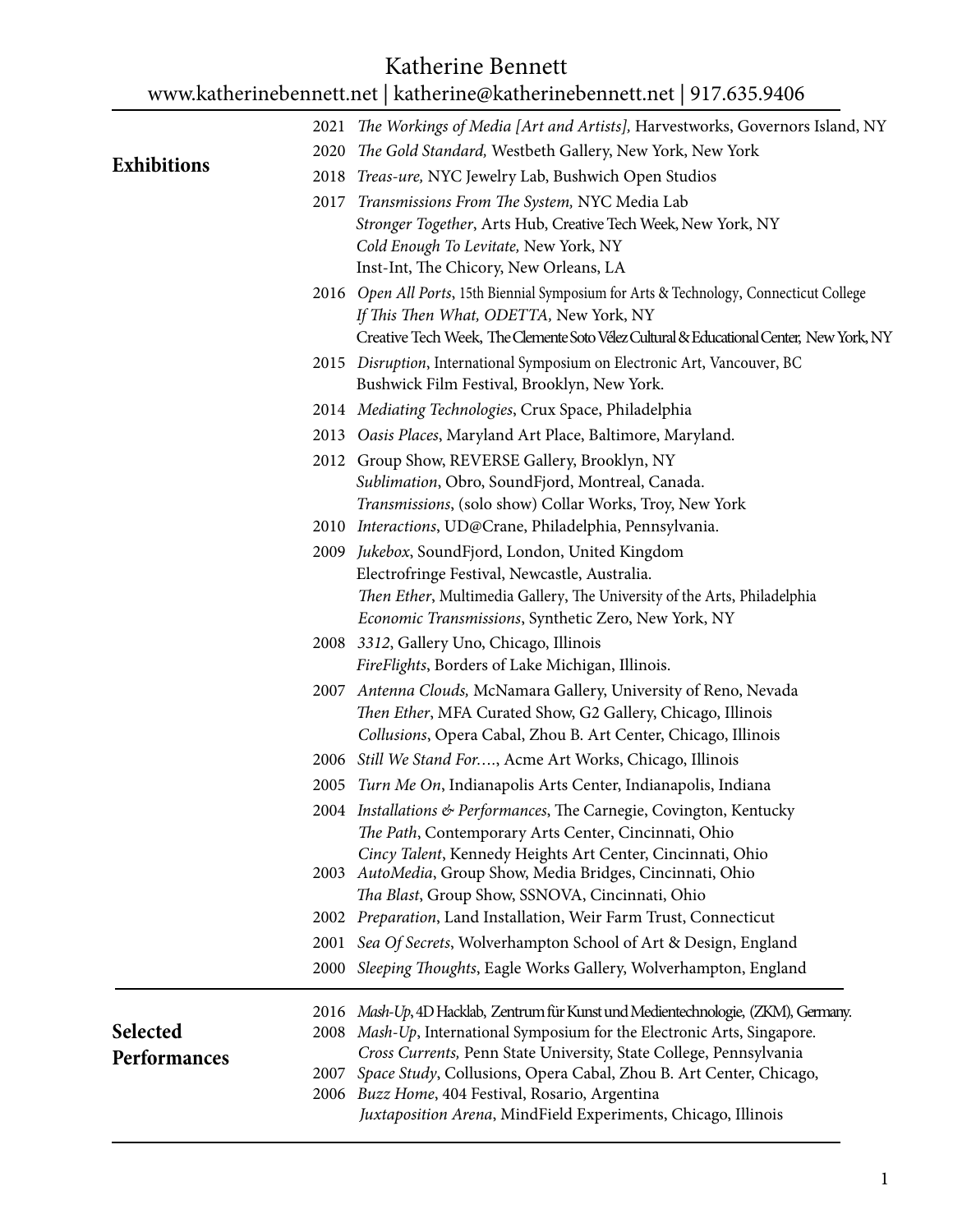## Katherine Bennett [www.katherinebennett.net](http://www.katherinebennett.net/) | katherine@katherinebennett.net | 917.635.9406

| <b>Publications</b>                                               | Bennett, Katherine, "Transmissions From The System," Connecticut<br>College 15th Biennial Symposium on Arts and Technology, 2016                                                                                                                                                                                                     |  |  |
|-------------------------------------------------------------------|--------------------------------------------------------------------------------------------------------------------------------------------------------------------------------------------------------------------------------------------------------------------------------------------------------------------------------------|--|--|
| <b>Bibliography</b><br><b>Presentations &amp;</b><br><b>Talks</b> | Terranova, Charissa N. (2017) "From Brain to Environment: The Second-Order<br>Cybernetics of Katherine Bennett's Art". Peripheral Vision, 2.                                                                                                                                                                                         |  |  |
|                                                                   | 2020 Won't You Be My Neighbor: Porch Series, Governors Island, NY, NY<br>2020 Ars Electronica   Telluric Vibrations<br>Divergent Works. Textile Study Group of New York<br>2019<br>2018 Pathologies of Time: Cybernetic Systems for Post Human Era, SLSA<br>2016 Creative Coding & Interactive Design Panel, Issue Project Room, NYC |  |  |
|                                                                   | Personal Technology: Asset or Adversary, Creative Tech Week<br>STEAM + Creative Research, New York University<br>Lost in Translation, Open All Ports, Connecticut College<br>Teaching Creative Coding, SFPC, NYC<br>2015 Making the Invisible Visible, Bloomfield College                                                            |  |  |
|                                                                   | The Next Step, Industry Day, Bloomfield College<br>2014 Is Technology Fracturing Your Relationships? Crux Space, Philadelphia<br>Brain Signals & Bits, University of Delaware<br>2013 When Strangers Interact, Show & Tell, INST-INT, Walker Art Center                                                                              |  |  |
|                                                                   | 2012 Hacking as a Creative Practice, Hope9 Conference<br>2011 A to B, University of the Arts                                                                                                                                                                                                                                         |  |  |
|                                                                   | 2021 New York State Council on the Arts Sponsored Project - Media & New Technologies<br>2020 Foundation For Contemporary Art Emergency Grant COVID-19 2.0                                                                                                                                                                            |  |  |
| Grants,<br>Sponsorships,<br>Awards                                | 2019 Fiber Arts Now, Public Art Installation Grant<br>2015 Artist Summer Institute, LMCC + Creative Capital<br>2013 Hackathon winner, E-Design Labs<br>Artist Fellowship, Inst-Int                                                                                                                                                   |  |  |
|                                                                   | 2011 Faculty Development, The University of the Arts<br>2008 Applied Research Labs, College of Media & Communications, UArts<br>2007 Student Leadership Award, The School of The Art Institute of Chicago<br>2006 School of The Art Institute of Chicago, Travel Grant<br>2005 The Ohio Arts Council, Individual Artist Fellowship   |  |  |
|                                                                   | 2003 Richard Kelly Grant, Illuminating & Engineering Society of North America<br>Grant from the Puffin Foundation LTD<br>Sponsorship from DESA International                                                                                                                                                                         |  |  |
|                                                                   | 2002 Cincinnati Foundation Award<br>2001 Sponsorship from Wilko's stores<br>Sponsorship from ASDA stores                                                                                                                                                                                                                             |  |  |
|                                                                   | 1998 Juror's Award, Ohio University                                                                                                                                                                                                                                                                                                  |  |  |
| <b>Residencies</b>                                                | Harvestworks Artist Studios on Governors Island, New York, New York, 2020<br>Harvestworks New Works Residency, New York, New York, 2019<br>Jentel Artist Residency Program, Banner, Wyoming, May - June 2003<br>Vermont Studio Center, Full Fellowship, Johnson, Vermont, March 2003                                                 |  |  |
|                                                                   | Weir Farm, Weir Farm Trust, Wilton, Connecticut, December 2002                                                                                                                                                                                                                                                                       |  |  |